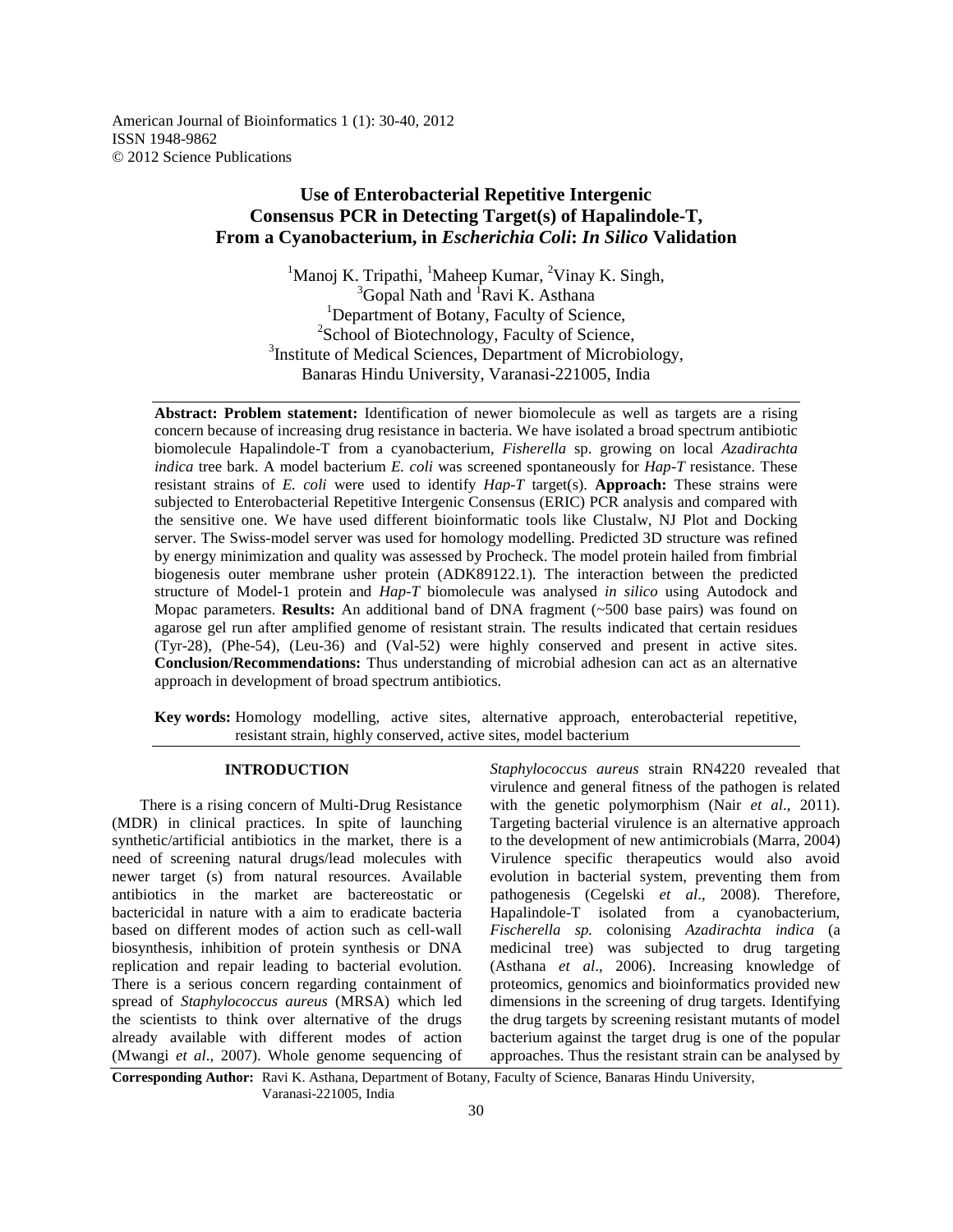using proteomics/genomics/bioinformatics. Report of repetitive elements in prokaryotic genomes and there distribution in eubacteria has application to fingerprinting of bacterial genomes (Sharples and Lloyd, 1990). The distribution of Enterobacterial Repetitive Intergenic Consensus (ERIC) elements known as Intergenic Repeat Units (IRU) are 126 base pairs having a highly conserved central inverted repeats and are located in extragenic regions and can be transcribed (Hulton *et al*., 1991). PCR analysis using primers to ERIC sequences, with bacterial genomic DNA as template demonstrates inter ERIC distances and patterns specific for bacterial species and strains limited to adjacent repeat elements within the limitations of polymerase extension (~500 bp) (Versalovic *et al*., 1991). Therefore, ERIC PCR amplification was done for both *Hap-T*S and *Hap-T*R strains of *Escherichia coli* and the product was run on agarose gel. The differing band was subjected to DNA sequencing and related protein was identified. Thus the present report encompasses annotation of the protein structure, comparative amino acid sequence analysis, *insilco* screening of active sites, docking with Hapalindole-T (*Hap-T*) molecule using different bioinformatic packages.

## **MATERIALS AND METHODS**

**Bacteria, media and hapalindole-T:** *Escherichia coli*  $DH5\alpha$  was routinely cultured and maintained in Luria Bertani broth (LB) and on LB agar plates (1.0 tryptone, 0.5% yeast extract and 1.0% NaCl) (37°C, 24-48 h). *Hap-T* ( $C_{21}H_{23}N_2C$ ISO, Mr 386, melting point 179-182°C) isolated from the biomass of *Fischerella sp.* a cyanobacterium colonizing Neem tree (an Indian medicinal plant) bark (Asthana *et al*., 2006) was used in the present investigation.

**Screening of** *E. coli* **DH5α resistant (***Hap-T***<sup>R</sup> ) strain:**  The bacterial cells grown in LB broth were washed and suspended in Phosphate Buffered Saline (PBS) at concentration  $\sim 10^7$  cells/mL. As a first step towards isolation of  $Hap - T<sup>R</sup>$  mutants, the survival of the *E. coli* DH5α was checked at increasing concentrations of *Hap-T* (10-50 µg m  $L^{-1}$ ). Spontaneously occurring *Hap-* $T^R$  mutants were obtained by plating approximately  $10^7$ cells/mL on solid medium (Muller Hinton m edium) and few colonies growing on 50 µg mL−1 of *Hap-T* plate were selected. Few surviving colonies that remained were picked up and transferred to the plate containing 50  $\mu$ g mL<sup>-1</sup> *Hap-T*. These coloies were grown upto seven generation in *Hap-T* deficient medium. The mutant strain was maintained on the plate having 50 µg mL<sup> $-1$ </sup> of *Hap-T*.

**Isolation and quantification of genomic DNA:** The cells of both the strains  $Hap - T<sup>S</sup>$  and  $Hap - T<sup>R</sup>$  were grown overnight in LB broth (37°C). Bacterial cultures (1.5 mL of each) were centrifuged (10,000 g  $\times$  10 min at room temperature). Cell pellets were washed twice and resuspended in TE buffer (10 mM Tris, 25 mM EDTA, pH 8.0) and vortexed. SDS (10%) was added followed by the addition of proteinase-K (100 µg mL<sup>-1</sup>). This solution was mixed gently and incubated at 37°C for 1h. NaCl (5M) was added, vortexed and incubated (65°C) after adding cetyl trimethyl ammonium bromide (CTAB, 10%). The lysates were extracted with chloroform and Isoamyl Alcohol (IAA) (24:1). Aqueous phase was collected after centrifugation again extracted with tris saturated phenol, chloroform and IAA (25: 24: 1). Again aqueous phase was collected after centrifugation and RNAase was added  $($   $\sim$  30  $\mu$ g mL<sup>-1</sup>) and incubated 37°C. Equal volume of isopropanol was added to precipitate the DNA and centrifuged. The pelleted DNA was washed twice with 70% ethanol (chilled) and resuspended in milliQ water and stored at 4°C. Genomic DNA was quantified by UV/VISspectrophotometer (6715, Jenway, Germany) at 260 nm.

**ERIC-PCR amplification:** Primers used for ERIC-PCR were ERIC-1R (5'-ATGTAAGCTCCTGGGGATTCAC-3') and ERIC-2 (5'-AAGTAAGTGACTGGGGTGAGCG-3'). (Versalovic *et al*., 1991). PCR was done in a 50 µL reaction mixture containing 5 µL of 10X buffer, 1.2 mM dNTPs, 1.5 mM Mg Cl2, 5 Unit of *Taq* DNA polymerase (Fermentas Corporation Ltd. USA), 50 pmol of each primers and 60 ng of template DNA. The PCR amplification was carried out in Master Cycler epgradient (Eppendrof, Germany) according to the following protocol: An initial denaturation of 5 min, followed by 35 cycles of denaturation at 90°C for 30 sec, annealing at 50°C for 1min, extension at 72°C for 5 min and a final extension at 72°C for 15 min. Thereafter PCR product was examined on through horizontal electrophoresis in agarose gel electrophoresis (1.5%) containing ethidium bromide (0.5 µg mL<sup>-1</sup>) at 65V for 6 h in 1X TAE buffer. The DNA finger prints on gel images were captured by gel-doc system (Bio-Rad, USA) and kept for further analysis.

**Analysis of band patterns:** DNA fingerprints of strains  $(Hap - T^S)$  and  $Hap - T^R$ ) were compared for similarity by visual inspection of band patterns. Two fingerprints were considered identical if the same number of bands at corresponding positions were observed, while variations in the band intensity were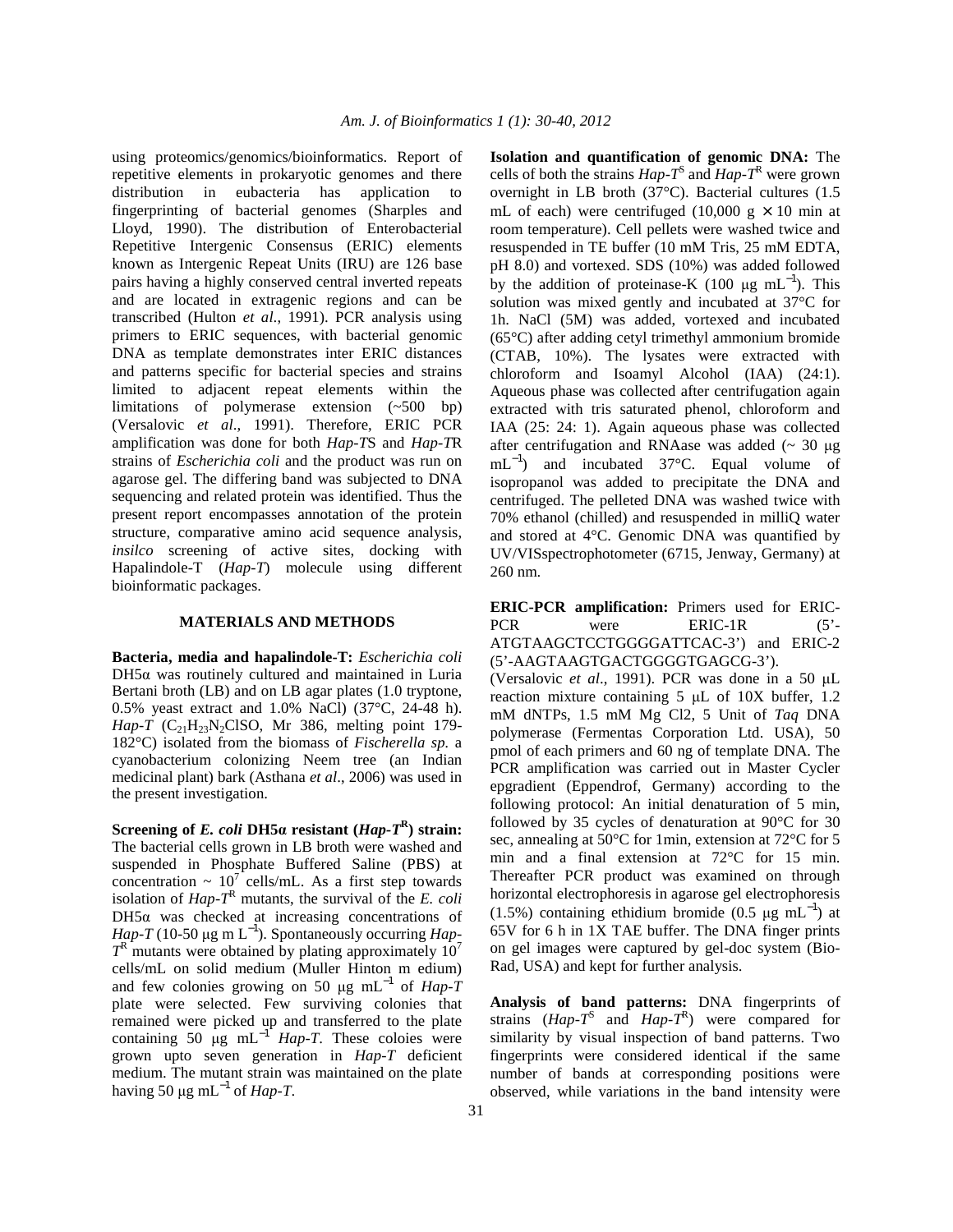not considered. The size of the bands was calculated by visual comparison to the molecular size marker run along with the PCRproducts. The differing band (DNA fragment) was excised with a sterile scalpel and the DNA was eluted directly using gel elution column (Qiagen, Germany) and stored in milliQ water.

**Sequencing of ERIC-PCR amplified DNA fragment:** Sequencing reactions were performed in an automated sequencer (Applied Biosystem, USA) according to manufacturer's manual.

**Sequence analysis:** Sequences of proteins from different organisms were aligned using Clustal W (Thompson *et al*., 1994) and phylogenetic tree was constructed using NJ plot method. A tree was inferred by Bootstrap phylogenetic inference using Tree view (http://taxonomy.zoology.gla.ac.uk/rod/treeview.html).

The conserved motifs present in these sequences were analyzed using BLOCKS and MEME (Multiple EM for Motif Elicitation) software version 3.5.7 (Bailey and Gribskov, 1998; Bailey *et al*., 2006). Proteins from diverse bacterial species were screened for motifs identification with residues minimum (3) and maximum (6) width for a maximum number of 20 motifs while rest of the parameters were kept at default.

**Template identification and model generation:** The sequence of ERIC PCR amplified gene was subjected to homology search with NCBI databases using BLASTN, TBLASTX and discontinuous MEGABLAST (Altschul and Lipman, 1990; Arnold *et al*., 1997; Thompson *et al.* 2009). The translated protein sequences were subjected to protein functional analysis using PFAM version 23.0 (Finn *et al*., 2006), PROSITE version 20.37 (Castro *et al*., 2006) and INTERPROSCAN version 4.4 (Quevillon *et al*., 2005). The protein structure identification was referred as Model-1 related with fimbrial biogenesis outer membrane usher protein. The Model-1 protein was used for template selection using advanced search option at Protein Data bank (http://www.pdb.org/pdb/home/home.do) and homology modelling was done using Swiss model http://swissmodel.expasy.org/, (Arnold *et al*., 2006) and Geno3D (http://geno3dpbil. ibcp.fr/). The rough model generated was subjected to energy minimization using the steepest descent technique to check the noncompatible contacts within protein. Computations were carried out in vacuo with the GROSMOS96 43B1 parameters set, implemented through Swiss-pdbViewer (http://expasy.org/spdv/). Model consistency and viability were appraised by PDBsum server (http://www.ebi.ac.uk/thorntonsrv/ databases/pdbsum/Generate.html).

**Preparation of receptor (Model-1), loop refinement and evaluation:** The backbone conformation of the rough model was inspected using the Phi/Psi Ramachandran plot obtained in the PROCHECK server (www.ebi.ac.uk/pdbsum). The results of Ramachandran plot indicated that the rough model generated had no any residue in the disallowed region, thus no need of loop refinement. The initial energy of protein was calculated (kcal/mol) using MMFF94x force field. The protein structure was subjected to energy minimization and its final energy was calculated.

**Superimposition of target (***Hap-T***) and template (Outer membrane usher protein of** *E. coli***):** The structural superimposition of Cα trace of the template (Outer membrane usher protein of *E. coli*) and structure of Model-1 was performed using Combinatorial Extension of Polypeptides (http://www.cl.sdsc.edu). The root mean square deviation was calculated using chimera 1.5.2 (http://www.cgl.ucsf.edu/chimera/).

**Active site determination:** Active sites present in the Model-1 protein were identified using Q-SITEFINDER http://bmbpcu36.leeds.ac.uk/qsitefinder (Laurie and Jackson, 2005; 2006).

**Ligand (***Hap-T***) preparation:** The ligand was drawn using ISIS draw program (http://www.ch.cam.ac.uk/cil/SGTL/MDL/ISISdraw.ht ml) and converted to threedimensional format (i.e., pdb) using Molekel Visualization Package (http://molekel.cscs.ch/wiki/pmwiki.php). The energy was calculated using docking server.

**Docking studies:** Docking calculations were carried out using Docking Server (Hazai *et al*., 2009) for Model-1 protein and *Hap-T* biomolecule (http://www.dockingserver.com). The MMFF94 force field (Halgren, 1996) was used for energy minimization of ligand molecule (*Hap-T*). Gasteiger partial charges were added to the ligand atoms. Non-polar hydrogen atoms were merged and rotatable bonds were defined. Essential hydrogen atoms, Kollman united atom type charges and solvation parameters were added with the aid of AutoDock tools and affinity (grid) maps of  $20\times20\times20$  Å grid points and 0.375 Å spacing were generated using the Autogrid program (Morris *et al*., 1998). AutoDock parameter set and distance-dependent dielectric functions were used in the calculation of the van der Waals and the electrostatic terms respectively. Docking simulations were performed using the Lamarckian Genetic Algorithm (LGA) and the Solis and Wets (1981) local search method. Initial position, orientation and torsions of the ligand molecules were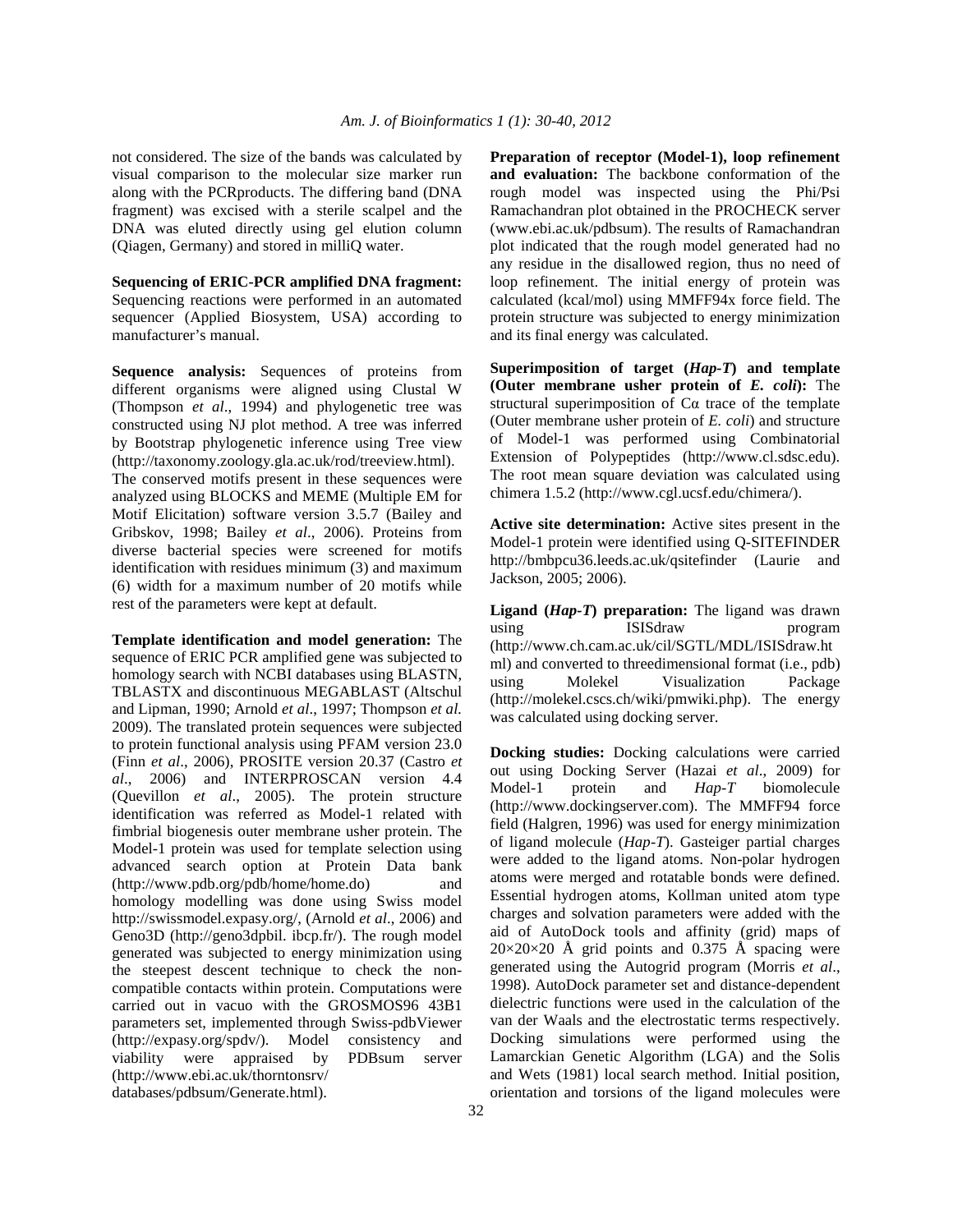set randomly. Each docking experiment was derived from 10 different runs that were set to terminate after a maximum of 250000 energy evaluations. The population size was set to 150. During the search, a translational step of 0.2 Å and quaternion and torsion steps of 5 were applied.

#### **RESULTS**

**ERIC PCR amplification:** Fingerprints obtained in agarose gel by ERIC PCR amplified product of *Hap-T*<sup>S</sup> and *Hap-T*<sup>R</sup> genomes consisted of multiple distinct band. An additional band of ~500 *base pairs* (*bp*) was present in the fingerprints obtained from the  $Hap-$ <sup>R</sup> strain of *E. coli* (Fig. 1). This DNA fragment was sequenced and out of 500bp only initial 201bp were translated as putative outer membrane usher protein using translation tool (http://expasy.org/tools/dna.html). Therefore, only 201bp were submitted to NCBI with the accession number HM625744. The sequence translated 66 amino acids, deduced as: CQCTISCWLTPFTKLMYRLVLLNFDLYSTSSSGD LLVEIKIAEYCPHSYQVPFSSAPLRHRPGRN. This amino acid sequence was deposited in GenePept (www.ncbi.nlm.nih.gov) and accession number was assigned as 'ADK89122.1' (Model-1). This led us to retrieve the full length outer membrane usher protein of *E. coli*. Homology was searched using BLASTX (search protein database using a translated nucleotide query) of NCBI and the sequence was traced with their similarity for fimbrial biogenesis outer membrane usher protein in different bacterial species.

**Multiple sequence alignment:** Multiple sequence alignment of HM625744/ADK89122.1 showed many amino acids as conserved in different bacterial species<br>(Fig. 2) with highly conserved residues  $(Fig. 2)$  with highly conserved DLYPTSSSGDL and VPFSAVP in aligned part. The phylogenetic tree was constructed using NJ Plot tool showing the presence of two major clusters in aligned bacterial species (Fig. 3). However, our target protein (ADK89122.1) translated from DNA sequence HM625744\_*Escherichia coli* was found to be present in cluster B2 which is close to *Shigella boydii* CDS and *E. coli* B088. The BLASTP similarity search of target protein also showed 77% sequence identity with *Shigella boydii* CDS and *E. coli* B088 (Table 1).

**MEME analysis:** Block diagram obtained after MEME analysis clearly revealed nine motifs in selected bacterial species. However, there was absence of motif1 with regular expression of [IV] [KT] EADG in target protein (Fig. 4). This indicates alteration in amino acid sequence during resistance. Six out of nine motifs are

highly conserved. The most representative residues present in all bacterial species were motif 2, motif 3, motif 4 and motif 5 showed as shown in Fig. 5.

**Homology modelling of membrane usher protein:** Model-1 (ADK89122.1) was subjected to INTERPROSCAN to screen the family of the protein. The result showed that the protein belonged to fimbrial biogenesis outer membrane usher protein (PF00577). The hypothetical protein was submitted to SWISS MODEL Server (http://swissmodel.expasy.org/) (Arnold *et al*., 2006) for the prediction of 3-D model of the protein as a Model-1 (Fig. 6a) having two β-sheets and one turn. The protein was searched in the protein structure database (http://www.pdb.org/pdb/home/home.do) for finding the template structure which matched with Outer membrane usher protein of *E. coli* (Fig. 6b). The Model-1 protein is represented by 2 Beta sheets and three chains. Energy of the protein Model-1 and Outer membrane usher protein of *E. coli* was-997.113 and-15764.224 kcal/mol however, after energy minimization it was-1224.695 and-28351.635 kcal/molrespectively.



Fig. 1: Agarose gel (1.2%) electrophoresis of ERIC PCR amplified genome of *Hap-T*R (R) and *Hap-T*S (S) along with DNA marker (M) (1 kb) showing difference at ~500 bp DNA fragment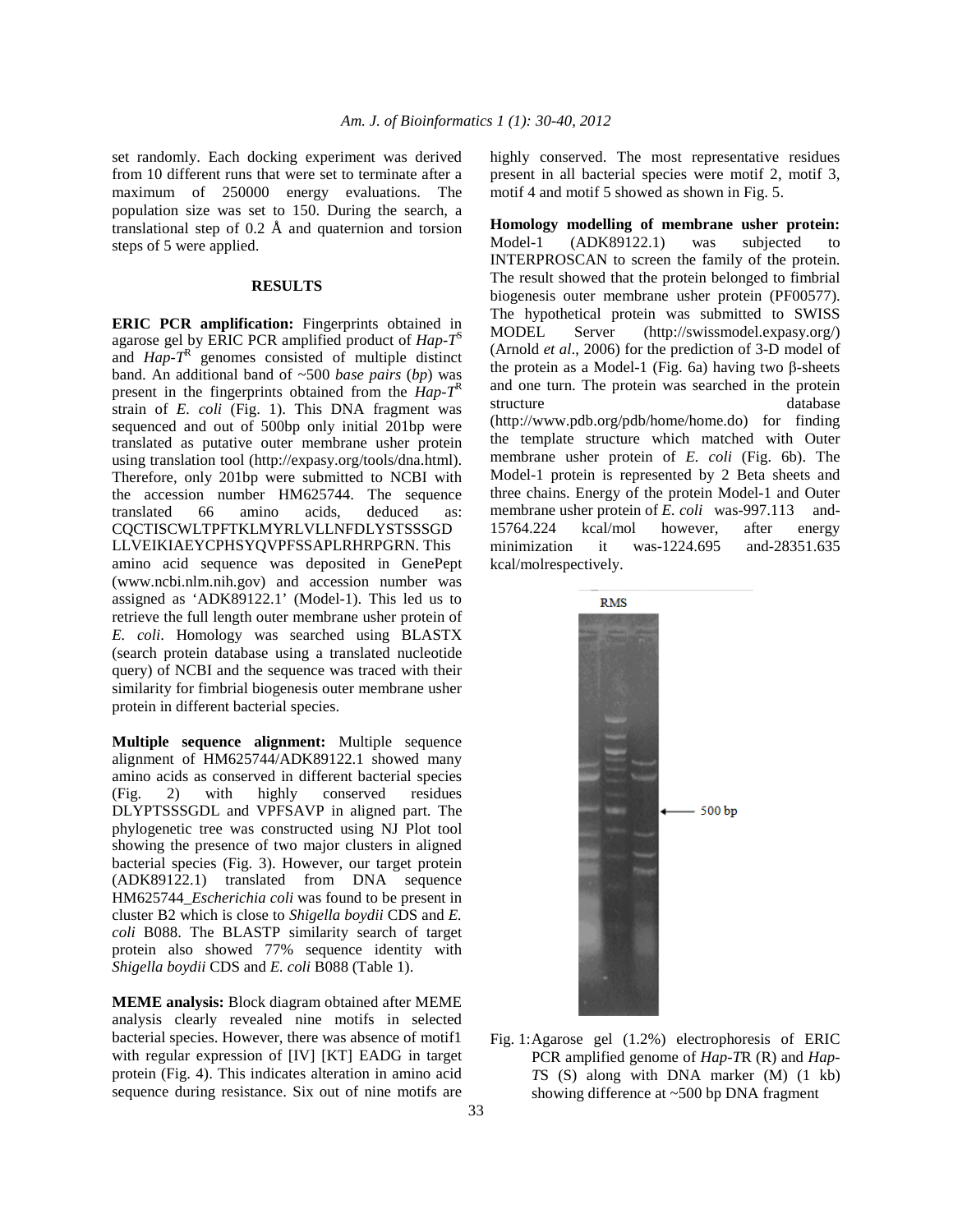



Fig. 2: Multiple sequence alignment output of Model-1 (Accession No. ADK89122.1) using Clustalw showing the conserved regiion among different bacterial species



Fig. 3: Phylogenetic Tree inferences using NJ plot method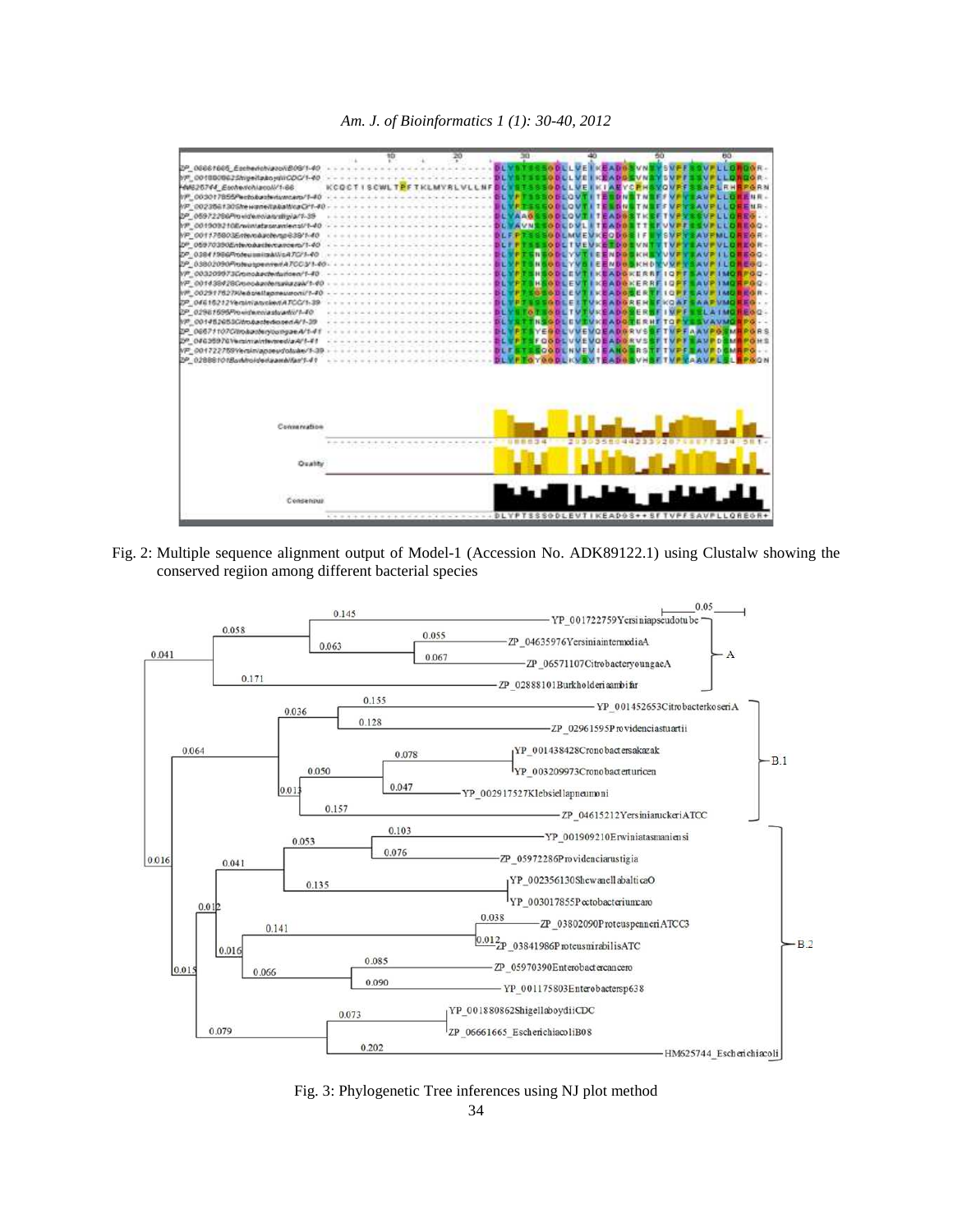

*Am. J. of Bioinformatics 1 (1): 30-40, 2012* 

Fig. 4: Multiple Em for Motif Elicitation Study representing 9 motifs



Fig. 5: Active sites showing in red circled portion of highly representative motifs



Fig. 6 a): The 3D structure of Model-1 (Accession No. ADK89122.1) obtained from Swiss model Workplace, b) the 3D model of full length outer membrane usher protein (obtained after homology modelling)

**Validation of model-1 and its superimposition with the template (Outer membrane usher protein of** *E. coli***):** The stereochemistry of the constructed Model-1 protein and outer membrane usher protein of *E. coli* was subjected to energy minimization and the stereochemical quality of the predicted structure assessed. The deciphered model of protein got validated with Ramachandran plot as depicted in Fig. 7a and b. Most of the residues in Model-1 (82.8%) were placed in the core region of the Ramachandran plot and 15.2 as well as 3% in additional allowed region and in generous allowed region respectively. However, there is no residue in disallowed region suggesting best possible stability in the model. No difference was found in reconstructed Ramachandran Plot after energy minimization. Similarly, Ramachandran plot of outer membrane usher protein of *E. coli* showed, 84.0% of the residues in core region, 14.8% in additional allowed region, 0.5% in generous allowed and 0.7% in disallowed region. The plot after energy minimization showed a minor difference of residues i.e., 84.3% in most favoured, 14.7% in additional allowed, 0.2% in generous allowed and again 0.7% in disallowed region.

 The superimposition of Model-1 protein with the template is shown in Fig. 8. The weighted Root Mean Square Deviation (RMSD) of Cα trace between the template and the final refined model was calculated as 0.351 Å with a significant Z-score of 3.1.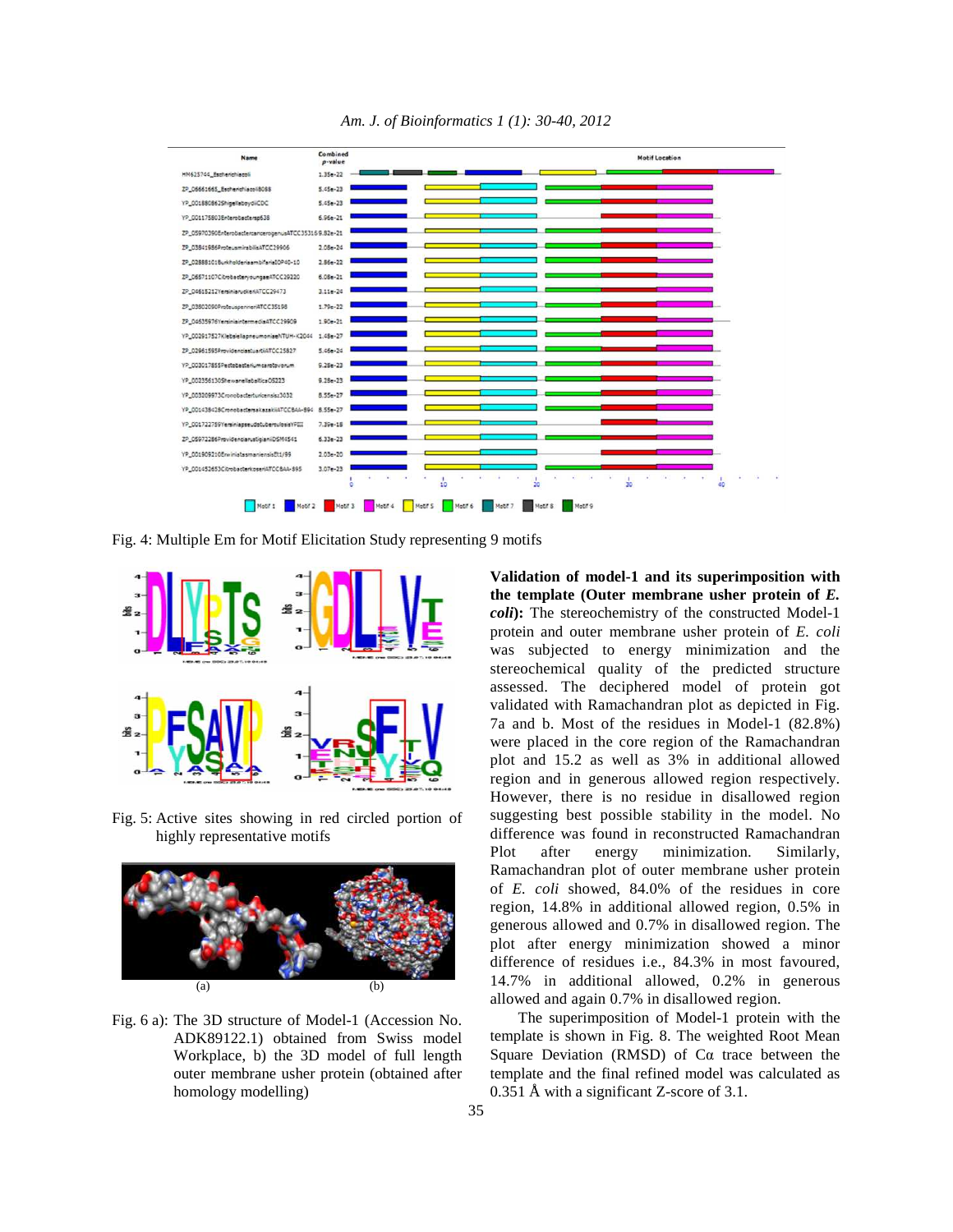

Fig. 7: Ramachandran Plots after energy minimization of identified protein model-1 (a) and outer membrane usher protein (b)

**Active site identification of Model-1:** Ten binding sites in both Model-1 and outer membrane usher protein of *E. coli* were obtained using Q-sitefinder (Fig 9a and b). Among these sites of Model-1 (Fig. 9a) residues of site 1 (TYR-28, LEU-36, VAL-52 and PHE-54), site 2 (TYR-28 and PHE-54) site 4 (PHE-54) and site 8 (TYR-28) were found to be conserved in other bacteria as represented in multiple sequence alignment (Fig. 2).



Fig. 8: Superimposition of Model-1 protein (Accession No. ADK89122.1) with the template (outer membrane usher protein) using using Combinatorial Extension of Polypeptides (http://www.cl.sdsc.edu)



(a)



Fig. 9: Predicted active sites of protein model-1 (a) and outer membrane usher protein (b)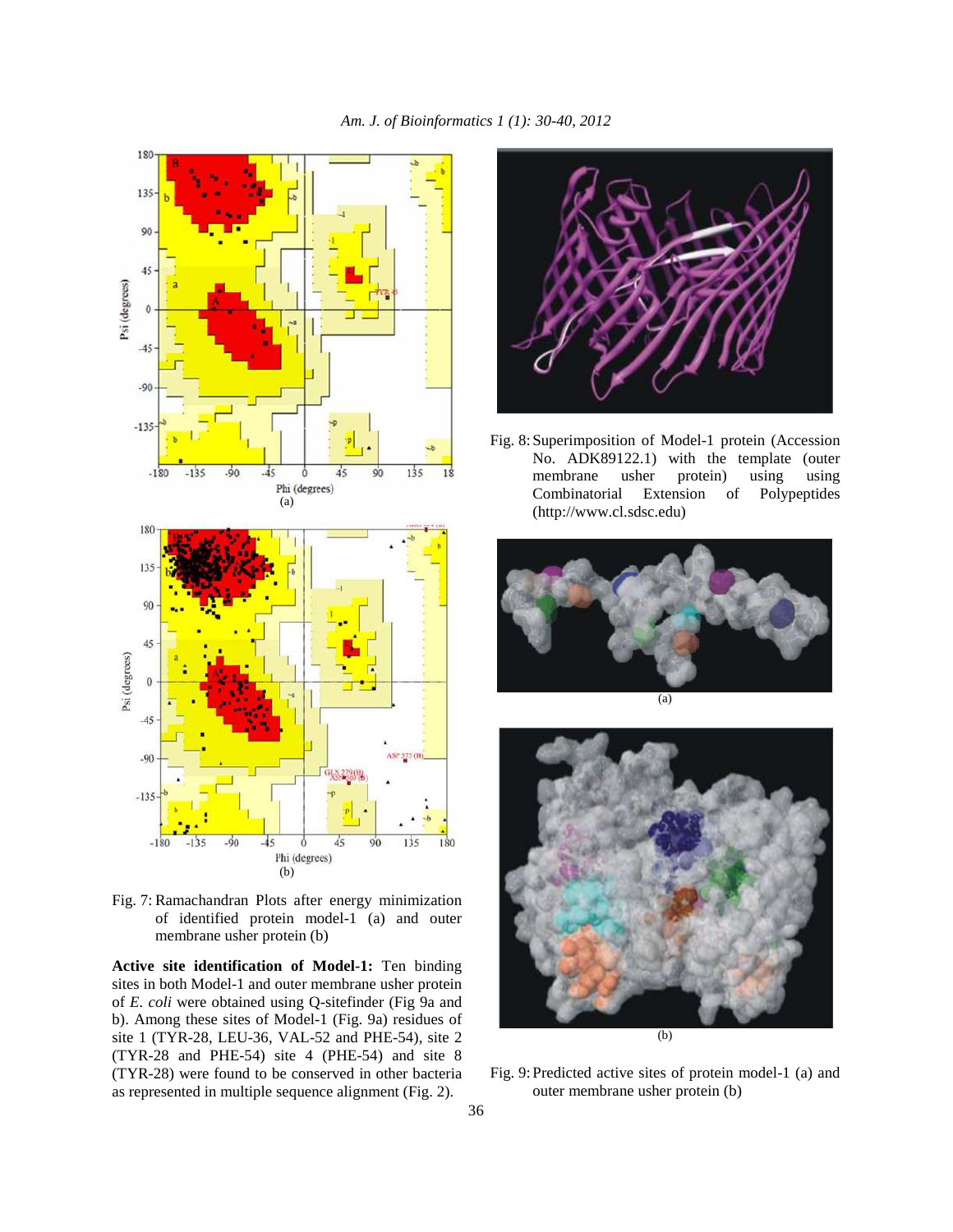|  | Am. J. of Bioinformatics 1 (1): 30-40, 2012 |  |  |
|--|---------------------------------------------|--|--|
|  |                                             |  |  |

Table 1: BLASTP similarity search for *E. coli* ADK89122.1

| Organism name                       | Accession no.   | Sequence identity (%) | Sequence e-value similarity (%) |
|-------------------------------------|-----------------|-----------------------|---------------------------------|
| Escherichia coli B088               | ZP 0666166572   | 77                    | $2e-07$                         |
| Shigella boydii CDC                 | YP 00188086272  | 77                    | $2e-07$                         |
| Enterobactor sp. 638                | YP 001175803 52 | 70                    | $4e-04$                         |
| Enterobacter cancerogenus ATCC35316 | ZP 05970390 50  | 70                    | 0.001                           |
| Proteus mirabilis ATCC29906         | ZP 03841986 50  | 67                    | 0.004                           |
| Burkholderia ambifariaI OP40-10     | ZP 0288810146   | 63                    | 0.005                           |
| Citrobacter youngae ATCC29220       | ZP 0657110748   | 68                    | 0.005                           |
| Yersinia ruckeri ATCC29473          | ZP 0461521251   | 69                    | 0.009                           |
| Proteus penneri ATCC35198           | ZP 03802090 47  | 65                    | 0.011                           |
| Yersinia intermedia ATCC29909       | ZP 0463597648   | 65                    | 0.014                           |
| Klebsiella pneumoniae NTUH-K2044    | YP 002917527 50 | 62                    | 0.022                           |
| Providencia stuartii ATCC25827      | ZP 02961595 50  | 65                    | 0.024                           |
| Pectobacterium carotovorum          | YP 003017855 50 | 65                    | 0.027                           |
| Shewanella baltica OS223            | YP 002356130 51 | 63                    | 0.028                           |
| Cronobacter turicensis z3032        | YP 003209973 50 | 62                    | 0.029                           |
| Cronobacter sakazakii ATCCBAA-894   | YP 001438428 50 | 62                    | 0.029                           |
| Yersinia pseudotuberculosis YPIII   | YP 001722759 51 | 64                    | 0.030                           |
| Providencia rustigianii DSM4541     | ZP 05972286 51  | 61                    | 0.031                           |
| Erwinia tasmaniensis Et1/99         | YP 001909210 52 | 65                    | 0.042                           |
| Citrobacter koseri ATCCBAA-895      | YP 00145265346  | 64                    | $2e-09$                         |

| Table 2a: Hydrophobic interaction of ligand ( <i>Hap-T</i> ) with |  |  |  |  |
|-------------------------------------------------------------------|--|--|--|--|
| model <sup>-1</sup> protein (ADK89122.1)                          |  |  |  |  |

| Interacting atom of ligand | Interacting amino acid of $Model^{-1}$ |
|----------------------------|----------------------------------------|
| $C14(16)$ [3.51]           | TYR28 (CD2, CE2)                       |
| $C8(8)$ [3.57]             | LEU36 (CD1)                            |
| $C18(22)$ [3.65]           | LEU36 (CD1)                            |
| $C21(26)$ [3.35]           | <b>VAL52 (CG1)</b>                     |
| $C18(22)$ [3.18]           | <b>VAL52 (CG1)</b>                     |
| $C17(21)$ [3.13]           | PHE54 (CB, CD1)                        |
| $C18(22)$ [3.63]           | PHE54 (CB, CD1)                        |
| $C20(24)$ [3.55]           | PHE54 (CD1, CE1)                       |

Table 2b: Hydrophobic interaction of Ligand (*Hap-T*) with the protein 2vqiB

| Interacting atom of ligand | Interacting amino acid of 2 vqiB |
|----------------------------|----------------------------------|
| $C17(21)$ [3.34]           | <b>TYR284 (CB, CD1)</b>          |
| $C18(22)$ [3.60]           | <b>TYR284 (CD1)</b>              |

 The corresponding active sites were also found in protein outer membrane usher protein of *E. coli* (Fig. 9b) i.e., VAL (site 1), PHE, VAL and TYR (site-2, 3), LEU, PHE and TYR (site 4), TYR, LEU, VAL and PHE (site 5), TYR (site 6), VAL, PHE, TYR and LEU (site 8), VAL and PHE (site 9) and TYR, VAL and LEU (site 10).

**Docking studies:** There were ten possible active sites shown in different colours (Fig. 9a and b). Ligands were prepared (-6.70 kcal/mole) as depicted in Fig. 10. For docking studies, the Docking server was chosen because its algorithm allowed full flexibility of small ligands. It has been shown that one out of three predicted model structures was successfully reproduced and it included hydrophobic interaction with *Hap-T* an 294931294931d empirical evaluation of the binding free energy (Table 2a and b). Figure 11a and b represented interaction of ligand (*Hap-T*) and receptor molecule (Model-1 and outer membrane usher protein of *E. coli*).





Fig. 10: Structure of Ligand (Hapalindole-T) using ISISdraw having 3D model and line draw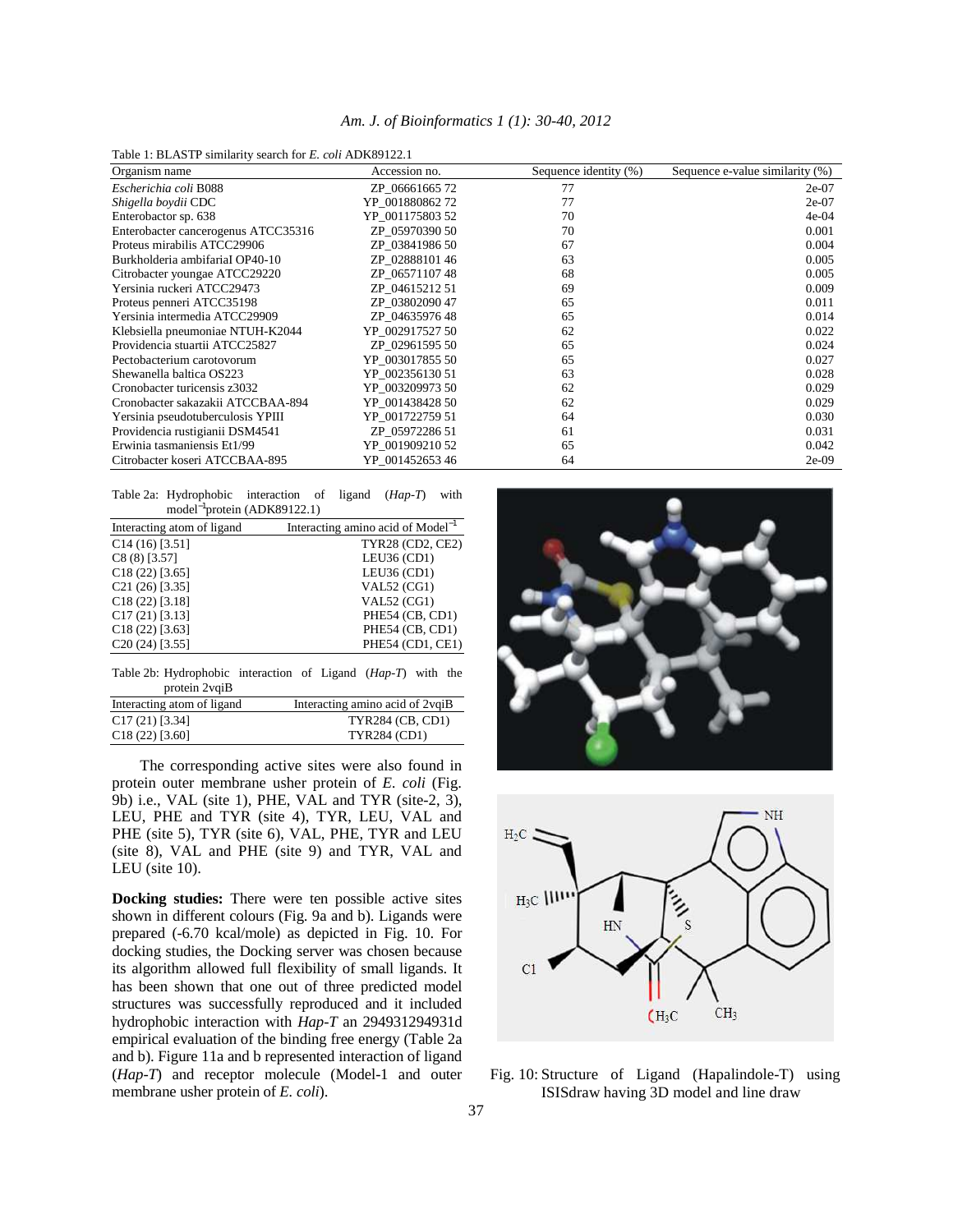

Fig. 11: (a) Docking of Hapalindole-T with Model-1 and (b) outer membrane usher protein

Docking calculations for Model-1 and outer membrane usher protein with *Hap-T* estimated free energy of binding as -6.49 kcal/mol and -4.72 kcal/mol and their interaction surface amounted 584.801 and 695.603 respectively. The tyrosine residue of both the proteins interacts with carbon atom of ligands. However, phenylalanine, leucine and valine of Model-1, also interacted with *Hap-T*. These residues were prevalent in motifs.

## **DISCUSSION**

 In the present study, we have used *Hap-T*, a broad spectrum antibacterial biomolecule (Asthana *et al*., 2006) against a model bacterium *E. coli* DH5α and addressed the evolution of drug resistance. Computer modeling of the target molecule and its inslico interaction with *Hap-T* revealed involvement of fimbrial biogenesis outer membrane usher protein in resistance of the model bacterium. This interesting finding gets importance as the targeting of bacterial virulence factors instead of cellular processes so far has become an emerging area of drug development as reviewed by Kline *et al*. (2010). The importance of repeating sequences in bacteria led the foundation of identification of closely related strains (Sharples and Lloyd, 1990; Hulton *et al*., 1991; Versalovic *et al*., 1991; Thompson *et al*., 1994). Enterobacterial Repetitive Intergenic Consensus sequences (ERIC) also described as Intergenic Repetitive Units (IRU) differs from most other bacterial species repeats in being distributed across a wider range of species. Therefore, ERIC sequences may offer greater potential in comparative analysis of  $Hap - T<sup>S</sup>$  and  $Hap - T<sup>R</sup>$  strains by mapping the whole genome. It is reported to distinguish *Mycobacterium avium subsp. paratuberculosis* from closely related mycobacteria (Englund, 2003).

 They have shown one additional band of approximately 650bp by IS900/ERIC PCR differentiating two closely related organisms. The ERIC

PCR has been found to discriminate not only different strains of a species/subspecies but it can also discriminate between strains of the same serotype (Nath *et al*., 2010). We have also observed an additional band of ~500 bp in *Hap-T*R strain by this method analysing the whole genome of the bacterium (ref Fig. 1).

 The differing band of the ERIC PCR was subjected to DNA sequencing and the translated amino acids in turn used in retrieving the Model-1 protein via different bioinformatic tools. Thus Model-1 protein (Accession No. ADK89122.1, ref Fig. 6a). To substantiate our findings we took the full length sequences of outer membrane usher protein (Fig. 6b) form database and selected as template for superimposition. Superimposition with the template (Fig. 8) was found to significant with RMSD of 0.351 Å. Outer membrane usher protein known to be involved in biogenesis of pilus in Gram-negative bacteria. The biogenesis of fimbrae (pili) requires a two component assembly and transport system which is composed of a periplasmic chaperone and outer membrane protein which has been termed as molecular usher. These proteins are outer membrane assembly platform where pili are assembled. The biogenesis of pili was inhibited by certain pillicides reducing pilus formation in uropathogenic *E. coli* because of point mutation in the pellicle binding site thus resulting in loss of virulence in pathogen (Pinkner *et al*., 2006; Cegelski *et al*., 2009). This indicates importance of virulence factor in as new alternative drug targets. Identification of Model-1 protein (Accession No. ADK89122.1) in the resistance strain adds significance of targeting bacterial virulence as an alternative approach to develop new antimicrobials in present case.

 Multiple sequence alignment of Model-1 (ADK89122.1) highlighted the sequence conservation of amino acid residues among different microbial species as: Asp-26, Leu-27, Gly-34, Asp-35, Leu-36, Glu-42, Asp-44, Val-52, Pro-53, Phe-54, Ser-55, Val-57, Arg-62 and Gly-64 however, among these sequences, Model-1 showed Ile-42, Glu- 44 and Ala-57 in place of Glu-42, Asp-44 and Val-52 respectively (ref Fig. 2). These conserved sites were the probable drug targets. After docking studies it has been found that most of our interaction sites fall among the above mentioned sites. Based on these conserved motif study four most representative residue stretches revealed were [DLYPTS], [GDLVT], [PFSAVP] and [VRSFTV] (ref Fig. 5) however, in ADK89122.1, amino acid sequence used in the present study showed that motif 1 has 'S' in place of 'P' motif 2 contain 'E' in place of 'T' and motif 3 has 'S' and 'A' in place of 'A' and 'V' respectively. These stretches also contained active site residue Tyr-28,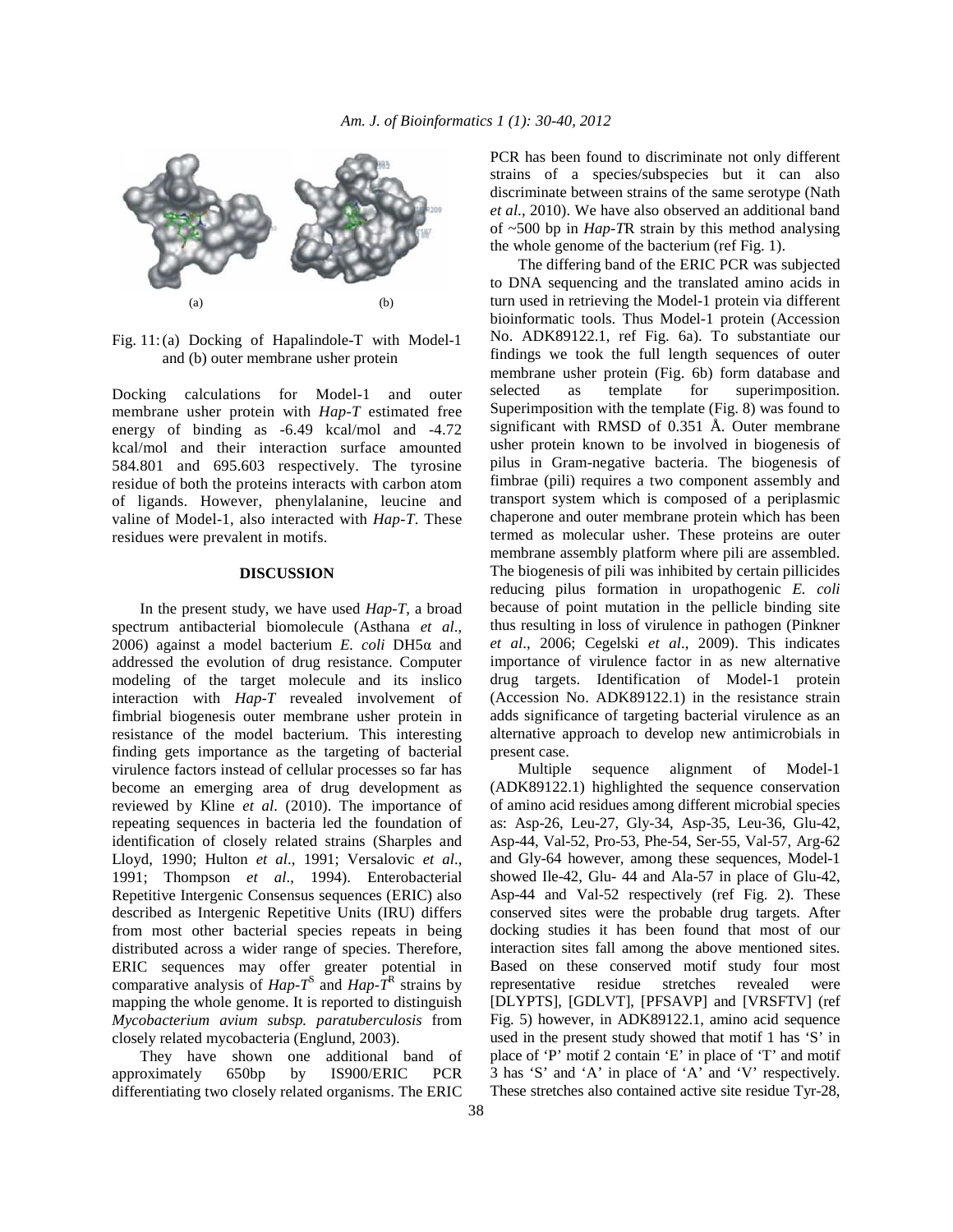in motif-1, Leu-36 in motif-2, Val-52 in motif-3 and Phe-54 in motif-4 in Model-1 protein (ref Fig. 4, 5 and 9). This conservation, however, were concomitant with differences and were sufficient enough to support the variations subsequently reflected at the structural and functional levels. Predicted protein Model-1 was refined and structure was established. Ramachandran Plot evaluated the stretches of Model-1 protein that there was no residue in disallowed region (Fig. 7a).

 Phylogenetic tree traces the interrelationships of *E. coli* B008 and *Shigella boydii* CDC in class B2 showing homology with 72% identity containing 77% positivity (ref Table 1 and Fig. 3). This gene family of protein seemed to be strictly conserved and evolved from same ancestral species undergoing speciation. Motifs containing the signature sequences ([DLYPTS], [GDLVT], [PFSAVP] and [VRSFTV]) are well conserved and showed the docking site with *Hap-T* (ref Fig. 5, 11a and 11b).

## **CONCLUSION**

 The similarity in the chaperone/usher assembled pili in Gram-negative and sortase enzyme assembled Gram-positive bacteria are pathogenic determinants and paving to be promising targets for anti therapeutics (Maresso and Schneewind, 2008). Identification of Model-1 protein (Accession No. ADK89122.1), a member from the family of fimbrial biogenesis outer membrane usher protein in  $Hap-T^R$  strain as target indicated need of more deeper understanding of pili assembly in both the bacterial strain to develop a common broad spectrum new drug.

## **ACKNOWLEDGEMENT**

 We are grateful to the Head and Programme Coordinator of Centre of Advanced Study in Botany, Banaras Hindu University for laboratory facilities. We are also grateful to Prof. R. Raman, Department Zoology, Banaras Hindu University for providing the DNA sequencing facility. The valuable assistance regarding bioinformatics analysis and tools from Centre for Bioinformatics, School of Biotechnology, BHU is also gratefully acknowledged. Financial support from DST, New Delhi (Ref. No. SR/SO/PS-04/2006 dt. 03.07.2007) to RKA and MKT as JRF/SRF and from UGC-RGNFS JRF/SRF, New Delhi {F. 14-2(SC)/2008 (SAIII)} to MKT is gratefully acknowledged.

#### **REFERENCES**

Altschul, S.F. and D.J. Lipman, 1990. Protein database searches for multiple alignments. Proc. Natl. Acad. Sci., 87: 5509-5513.

- Arnold, K., L. Bordoli, J. Kopp and T. Schwede, 2006. The SWISS-MODEL workspace: a web-based environment for protein structure homology modelling. Bioinformatics, 22: 195-201. DOI: 10.1093/bioinformatics/bti770
- Arnold, S.F., T.L. Madden, A.A. Schaffer, J. Zhang and Z. Zhang *et al*., 1997. Gapped BLAST and PSI-BLAST: A new generation of protein database search programs. Nucl. Acids Res., 25: 3389-3402. DOI: 10.1093/nar/25.17.3389
- Asthana, R.K., A. Srivastava, A.P. Singh, D. Singh and S.P. Nath *et al*., 2006. Identification of an antimicrobial entity from the cyanobacterium *Fischerella sp.* isolated from bark of *Azadirachta indica* (Neem) tree. J. Applied Phycol., 18: 33-39. DOI: 10.1007/s10811-005-9011-9
- Bailey, T.L. and M. Gribskov, 1998. Methods and statistics for combining motif match scores. J. Comput. Biol., 5: 211-221. DOI: 10.1089/cmb.1998.5.211
- Bailey, T.L., N. Williams, C. Misleh and W.W. Li, 2006. MEME: Discovering and analyzing DNA and protein sequence motifs. Nucl. Acids Res., 34: W369-W373. PMID: 16845028
- Castro, E.D., C.J. Sigrist, A. Gattiker, V. Bulliard and P.S. Langendijk-Genevaux *et al*., 2006. ScanProsite: Detection of PROSITE signature matches and ProRule-associated functional and structural residues in proteins. Nucl. Acids Res., 34: W362-W365. DOI: 10.1093/nar/gkl124
- Cegelski, L., G.R. Marshall, G.R. Eldridge and S.J. Hultgren, 2008. The biology and future prospects of antivirulence therapies. Nat. Rev. Microbiol., 6: 17-27. DOI: 10.1038/nrmicro1818
- Cegelski, L., J.S. Pinkner, N.D. Hammer, C.K. Cusumano and C.S. Hung *et al*., 2009. Smallmolecule inhibitors target *Escherichia coli* amyloid biogenesis and biofilm formation. Nat. Chem. Biol., 5: 913-919. DOI: 10.1038/nchembio.242
- Englund, S., 2003. IS900/ERIC-PCR as a tool to distinguish *Mycobacterium avium* subsp. *paratuberculosis* from closely related mycobacteria. Vet. Microbiol., 96: 277-287. DOI: 10.1016/j.vetmic.2003.08.004
- Finn, R.D., J. Mistry, B. Schuster-Bockler, S. Griffiths-Jones and V. Hollich *et al*., 2006. Pfam: Clans, web tools and services. Nucl. Acids Res., 34: D247-D2451. DOI: 10.1093/nar/gkj149
- Halgren, T.A., 1996. Merck molecular force field. I. Basis, form, scope, parameterization and performance of MMFF94. J. Comput. Chem., 17: 490-519. DOI: 10.1002/(SICI)1096- 987X(199604)17:5/6<490::AID-JCC1>3.0.CO;2-P